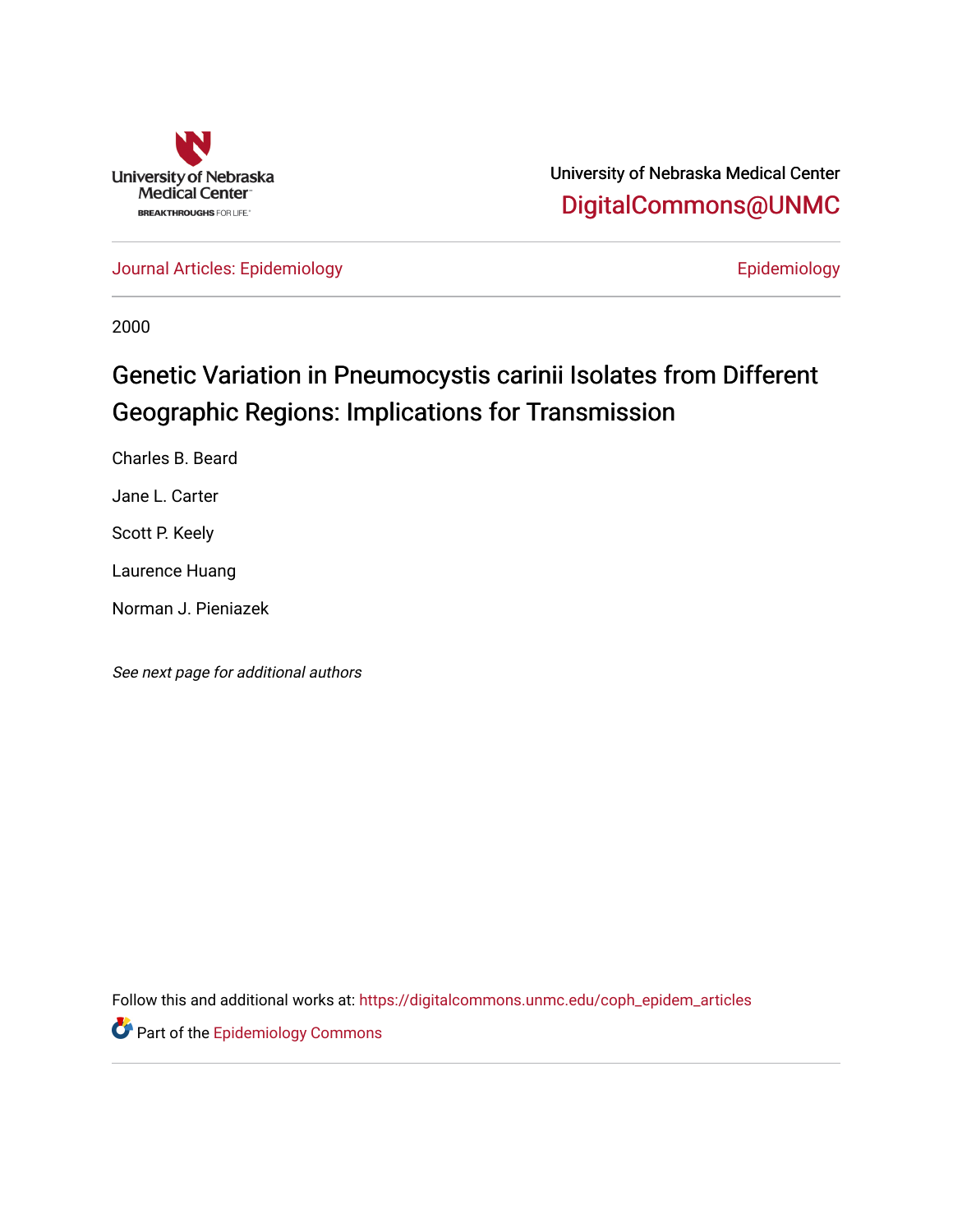# Authors

Charles B. Beard, Jane L. Carter, Scott P. Keely, Laurence Huang, Norman J. Pieniazek, Iaci N. S. Moura, Jacquelin M. Roberts, Allen W. Hightower, Michelle S. Bens, Amanda R. Freeman, Sherline Lee, James R. Stringer, Jeffrey S. Duchin, Carlos del Rio, David Rimland, Robert P. Baughman, Deborah A. Levy, Vance J. Dietz, Paul Simon, and Thomas R. Navin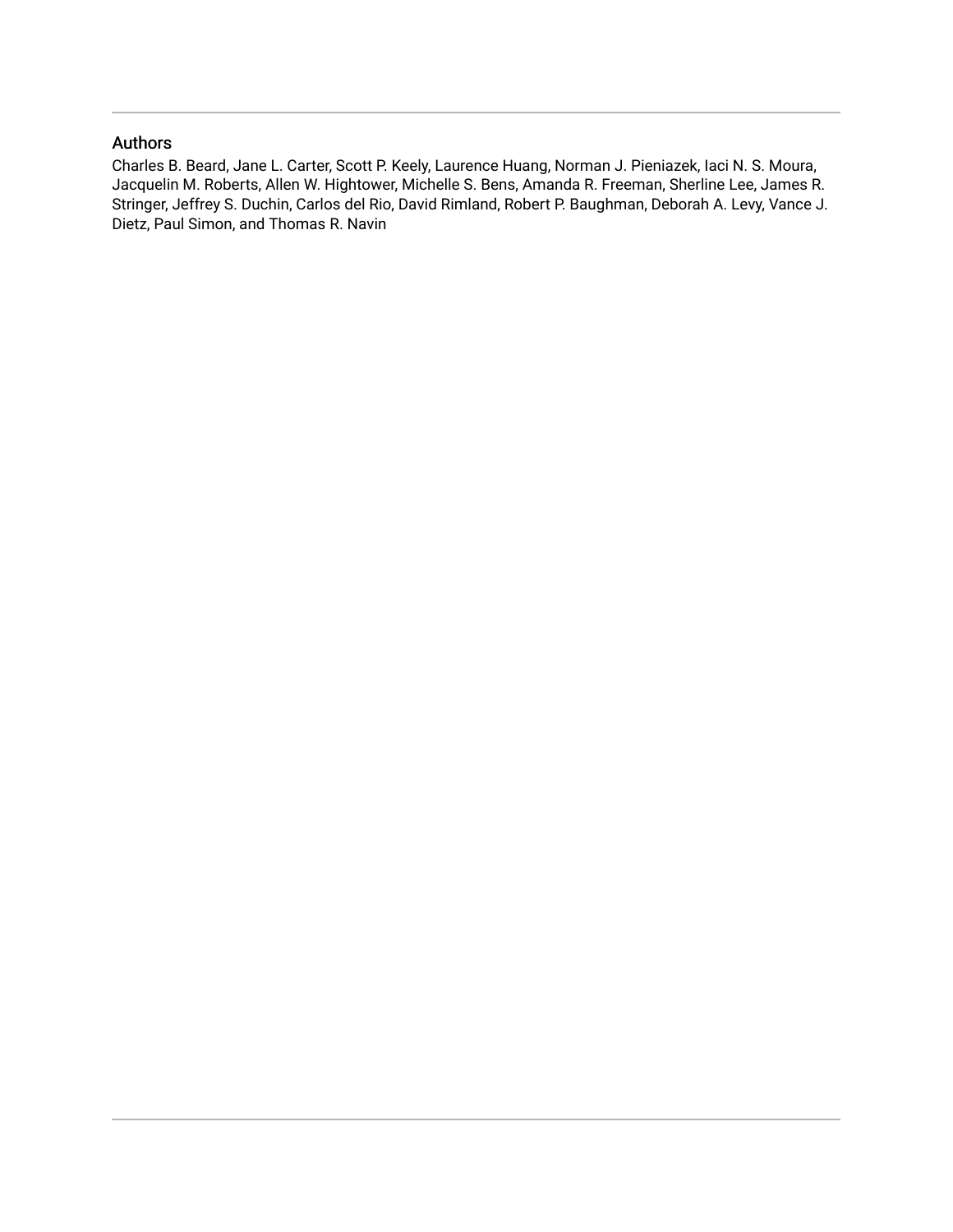# *Research*

# **Genetic Variation in Pneumocystis carinii Isolates from Different Geographic Regions: Implications for Transmission**

Charles B. Beard,\* Jane L. Carter,\* Scott P. Keely,† Laurence Huang,<sup>†</sup> Norman J. Pieniazek,\* Iaci N.S. Moura,\* Jacquelin M. Roberts,\* Allen W. Hightower,\* Michelle S. Bens,\* Amanda R. Freeman,\* Sherline Lee,\* James R. Stringer,† Jeffrey S. Duchin,\* Carlos del Rio,§ David Rimland,§¶ Robert P. Baughman,# Deborah A. Levy,\* Vance J. Dietz,\* Paul Simon,\* and Thomas R. Navin\*

\*Centers for Disease Control and Prevention, Atlanta, Georgia, USA; ²University of Cincinnati College of Medicine, Cincinnati, Ohio, USA; ³University of California, San Francisco General Hospital, San Francisco, California, USA; §Emory University School of Medicine, Division of Infectious Diseases, Atlanta, Georgia, USA; ¶Veterans' Affairs Medical Center, Atlanta, Georgia, USA; #University of Cincinnati College of Medicine, Cincinnati, Ohio, USA

To study transmission patterns of Pneumocystis carinii pneumonia (PCP) in persons with AIDS, we evaluated P. carinii isolates from patients in five U.S. cities for variation at two independent genetic loci, the mitochondrial large subunit rRNA and dihydropteroate synthase. Fourteen unique multilocus genotypes were observed in 191 isolates that were examined at both loci. Mixed infections, accounting for 17.8% of cases, were associated with primary PCP. Genotype frequency distribution patterns varied by patients' place of diagnosis but not by place of birth. Genetic variation at the two loci suggests three probable characteristics of transmission: that most cases of PCP do not result from infections acquired early in life, that infections are actively acquired from a relatively common source (humans or the environment), and that humans, while not necessarily involved in direct infection of other humans, are nevertheless important in the transmission cycle of P. carinii f. sp. hominis.

Pneumocystis carinii pneumonia (PCP) in humans, caused by the opportunistic fungal pathogen *Pneumocystis carinii* f. sp. *hominis*, is a frequent cause of illness in persons with AIDS. In recent years, the number of new cases of PCP has greatly diminished (1), largely as a result of highly active antiretroviral therapy and effective anti-Pneumocystis chemoprophylaxis, primarily with trimethoprim-sulfamethoxazole (TMP-SMZ). However, PCP is still the most common lifethreatening AIDS indicator condition in the United States in patients whose CD4+ cell count has declined to < 200 cells  $\mu$ L for the first time (2).

The number of persons at risk, as measured by the number of HIV-infected patients with CD4+  $cell counts < 200 cells/μL, was recently estimated$ at around 182,000 (3).

Despite the frequency of PCP, tremendous gaps exist in understanding the basic biology and epidemiology of the causal agent. These gaps, which have been reviewed extensively (4-9), include lack of knowledge of population structure of P. carinii strains circulating among patients or in potential environmental reservoirs. The implications are important for understanding patterns of transmission and developing methods of intervention.

In the last 5 years, a substantial number of genes and gene fragments have been identified for potential use in analysis and characterization

Address for correspondence: C. B. Beard, Division of Parasitic Diseases, Centers for Disease Control and Prevention, 4770 Buford Hwy, Mail Stop F-22, Atlanta, GA 30341-3724, USA; fax: 770-488-4258; e-mail: cbb0@cdc.gov.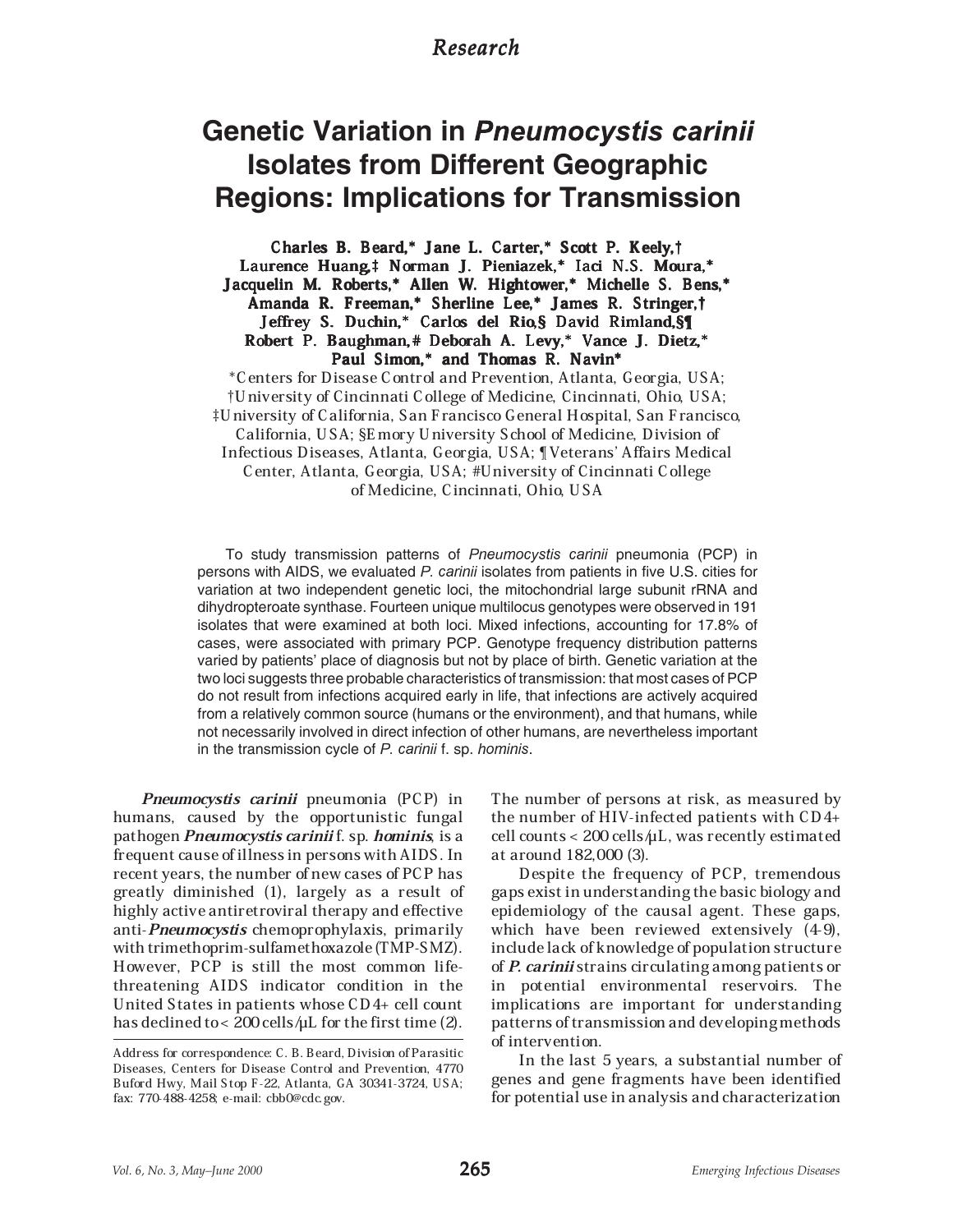of P. carinii strains. These loci include the mitochondrial large subunit ribosomal RNA gene (*mtlsurRNA*) (10-12) and the internal transcribed spacers of the nuclear ribosomal RNA array (12-14). The dihydropteroate synthase (DHPS) gene locus, which encodes a target for the anti-Pneumocystis drugs TMP-SMZ and dapsone, has also been cloned and sequenced (15). Substantial variation at this locus (16,17) suggests that the widespread use of antimicrobial chemoprophylaxis may be exerting selective pressure on *P. carinii* strains circulating in humans. Its polymorphism makes the locus not only potentially useful as a marker for changes in antimicrobial susceptibility levels, but also valuable for strain characterization and typing.

We examined polymorphism at two genetic loci of *P. carinii* isolates from persons with AIDS diagnosed in five U.S. cities. One locus, mtlsurRNA, is involved in basic metabolic functions, and the other, DHPS, is the target of sulfone and sulfonamide antimicrobial drugs. We examined the population structure of P. carinii strains for information that would elucidate their patterns of transmission.

## **Materials and Methods**

## **Patient Samples**

Specimens used in the study were obtained from March 1995 to June 1998 during routine diagnostic procedures for HIV-infected patients hospitalized with PCP in Atlanta, Cincinnati, Los Angeles, San Francisco, and Seattle. A portion of the diagnostic specimen, either induced sputum or bronchoalveolar lavage, was preserved directly with an equal volume of absolute ethanol and stored at 4"C for DNA extraction.

## **DNA Purification**

Specimens were divided into approximately 1-mL aliquots and centrifuged at 14,000 x g for 5 to 7 minutes. The resulting cell pellet was resuspended in 1 mL of phosphate-buffered saline (0.01M, pH 7.2) containing 1 mM EDTA (PBS-EDTA), washed twice in PBS-EDTA, centrifuged, and stored at -80"C for later DNA extraction. DNA was prepared by a commercial purification procedure (Wizard Genomic DNA Purification Kit, Promega, Madison, WI) in accordance with the product recommendations for DNA purification from blood. Final pellets were resuspended in  $50 \mu L$  of TE  $(10 \text{ mM Tris}, 1 \text{ mM EDTA}, \text{ pH } 7.2)$ .

# **Polymerase Chain Reaction (PCR) and DNA Sequencing**

PCR amplification was performed at two independent genetic loci. A 360-bp fragment was amplified from the mtlsurRNA locus by using the published primers PAZ102E (5' - GAT GGC TGT TTC CAA GCC CA - 3 $\degree$ ) and PAZ102H (5' - GTG TAC GTT GCA AAG TAC TC - 3') (10). PCR conditions included a 94"C hot start for 5 minutes; followed by 35 cycles of a program consisting of 92"C for 30 seconds, 55"C for 30 seconds, and 72"C for 60 seconds; followed by a termination step at 72"C for 5 minutes. The DHPS locus was amplified by a modification of a nested PCR procedure (16,17). In the first round of this PCR, the primers  $DHPS$  F1 (5' - CCT GGT) ATT AAA CCA GTT TTG CC - 3') (S.R. Meshnick, pers. comm.) and *DHPS*  $B_{45}$  (5' - CAA TTT AAT AAA TTT CTT TCC AAA TAG CAT C - 3') (16) were used. In the second round, the primers DHPS A<sub>HUM</sub> (5' - GCG CCT ACA CAT ATT ATG GCC ATT TTA AAT  $C - 3$ ) and DHPS BN  $(5' -$ GGA ACT TTC AAC TTG GCA ACC AC - 3') (16) were used. The conditions for the first round were 94"C for 5 minutes, followed by 35 cycles of 92"C for 30 seconds, 52"C for 30 seconds, 72"C for 60 seconds, and a termination step at 72"C for 5 minutes. The conditions for the second round of PCR were 94"C for 5 minutes, then 35 cycles of 92"C for 30 seconds, 55"C for 30 seconds, and 72"C for 60 seconds, followed by a termination step at 72"C for 5 minutes.

For analysis of the PCR-generated fragments,  $10 \mu L$  of each  $50 \mu L$  PCR amplification product was examined by horizontal gel electrophoresis on 1% agarose gels. The remaining  $40$   $\mu$ L of successfully amplified reactions was purified by a commercial purification procedure (Wizard PCR Purification Kit, Promega, Madison, WI) and suspended in  $50 \mu L$ of TE for DNA sequencing;  $5 \mu L$  to  $10 \mu L$  of each purified product was sequenced directly by using dye terminator chemistry (ABI Prism BigDye Terminator Cycle Sequencing Ready Reaction Kit, PE Applied Biosystems, Foster City, CA) according to the manufacturer's protocol, with the DNA oligonuceotide primers used for PCR amplification. The PCR fragments were sequenced on an ABI 377 automated DNA sequencer (PE Applied Biosystems, Foster City, CA) according to manufacturer's recommendations. The sequenced DNA fragments were analyzed by using Sequence Navigator v.1.0.1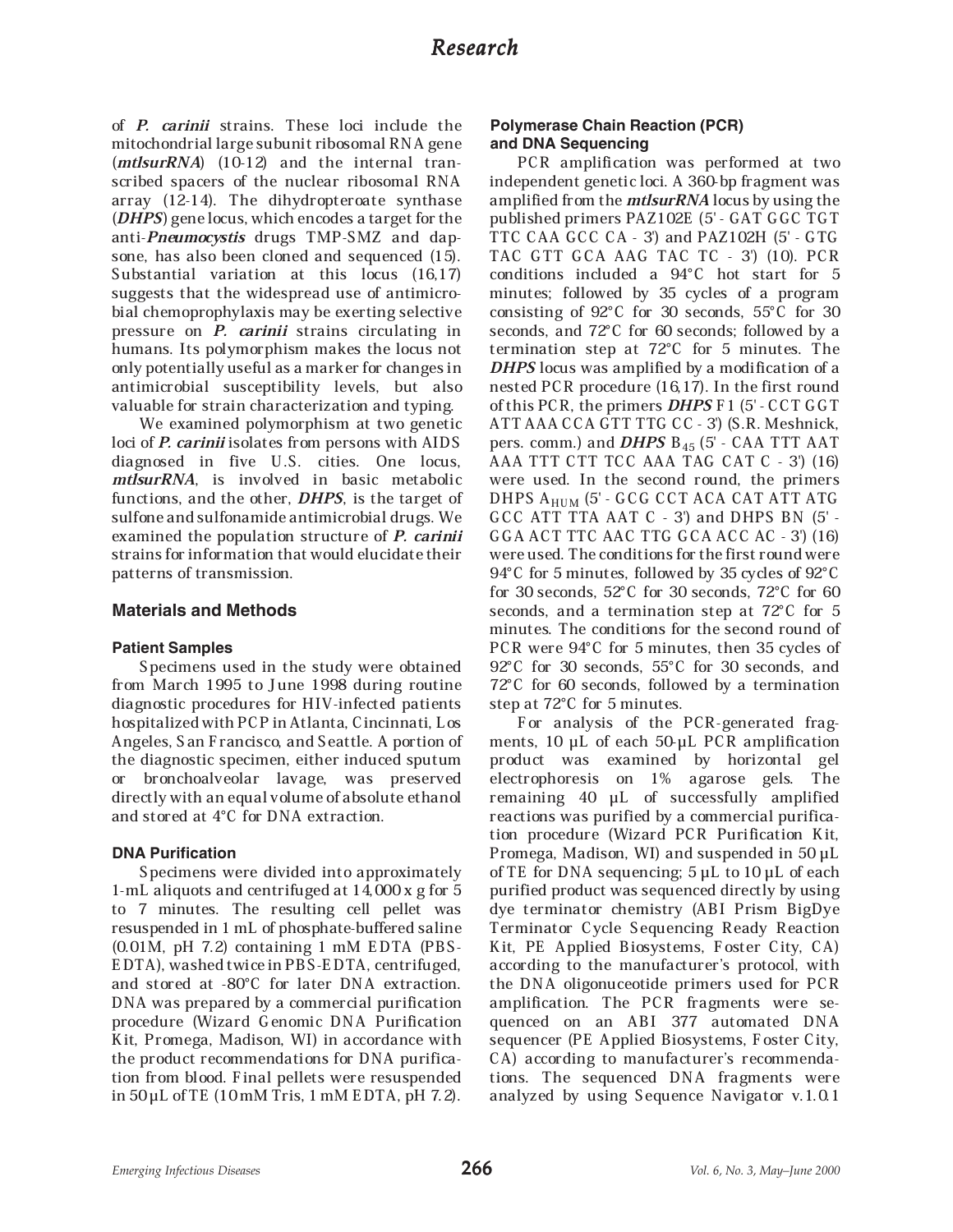(PE Applied Biosystems, Foster City, CA) and the GCG Wisconsin Package Version 9.1. computer program (18).

#### **Statistical Analysis**

Statistical analyses were performed with SAS software version 6.12. Logistic regression was used to examine the association between place of diagnosis and place of birth and genotype for *mtlsurRNA* and *DHPS* gene loci.

#### **Results**

#### **Amplification with Specific Primers**

PCR amplification with the selected primer sets gave consistent results in most *P. carinii*positive samples. The *mtlsurRNA* primers amplified a 360-bp fragment in 223 samples from Atlanta, Los Angeles, San Francisco, and Seattle. The DHPS primer sets amplified a 300-bp fragment in 220 of these samples. Both genetic loci were successfully amplified for 191 samples. In the Cincinnati dataset, 101 samples were amplified for the mtlsurRNA locus. The DHPS site was not examined for this group of samples. All the amplified fragments were sequenced, aligned, and examined for genetic polymorphism.

#### **General Observations on Genotype Frequency**

Four unique genotypes were observed for each of the two genetic loci examined. At the mtlsurRNA locus, all the genotypes were distinguished on the basis of polymorphism at nucleotide positions 85 and 248. Genotypes 1 (85:C; 248:C) and 2 (85:A; 248:C) were the most common (Table 1), occurring at similar frequencies and together accounting for 74.7% of the 324 samples analyzed. Genotypes 3 (85:T; 248:C) and 4 (85:C; 248:T) accounted for 9.3% and 5.9%, respectively. At the DHPS locus, genotypes 1 and 4 accounted for 80.4% of all samples (Table 2). Genotypes 2 and 3 were both relatively uncommon, seen in 5.9% and 2.3% of the samples

Table 1. Genotype analysis of Pneumocystis carinii isolates at the *mtlsurRNA* locus

| Genotype | Nucleotide<br>position/identity | <b>F</b> requency<br>$n=324(%)$ |
|----------|---------------------------------|---------------------------------|
|          | 85/C; 248/C                     | 123 (38.0)                      |
| 2        | 85/A: 248/C                     | 119 (36.7)                      |
| 3        | 85/T; 248/C                     | 30(9.3)                         |
|          | 85/C; 248/T                     | 19(5.9)                         |
| mixed    |                                 | 33(10.2)                        |

|  |                            |  | Table 2. Genotype analysis of Pneumocystis carinii |  |
|--|----------------------------|--|----------------------------------------------------|--|
|  | isolates at the DHPS locus |  |                                                    |  |

| Genotype | Nucleotide (amino acid)<br>position/identity | Frequency<br>$n=220(%)$ |
|----------|----------------------------------------------|-------------------------|
|          | $165(55)/A$ (Thr)                            | 68 (30.9)               |
|          | 171 (57) C (Pro)                             |                         |
| 2.       | 165 $(55)\sqrt{G}$ (Ala)                     | 13 (5.9)                |
|          | 171 (57) C (Pro)                             |                         |
| 3        | 165 (55) / A (Thr)                           | 5(2.3)                  |
|          | 171 $(57)/T$ (Ser)                           |                         |
|          | 165(55)/G(Ala)                               | 109 (49.5)              |
|          | 171 (57) / [ (Ser)                           |                         |
| mixed    |                                              | 25(11.4)                |

analyzed, respectively. All the mutations seen at this locus were nonsynonymous changes resulting in amino acid substitutions; no other polymorphism was observed. Genotype 1 was the designation used to refer to the sequence defined by a threonine at position 55 and a proline at position 57. Genotype 2 referred to an alanine at 55 and a proline at 57, Genotype 3 to a threonine at position 55 and a serine at 57, and genotype 4 to an alanine at position 55 and a serine at position 57.

When the results at both genetic loci were combined, 14 unique multilocus genotypes of 16 possible combinations were observed in 191 samples for which both genes could be amplified and sequenced. The four most common multilocus genotypes accounted for 61.7% of all genotypes. The most common multilocus genotypes consisted of combinations of the most common genotypes at each individual locus. No genetic linkage of specific genotypes from the two loci was observed.

Coinfection with multiple *P. carinii* strains could be detected in 33 (10.2%) of 324 samples typed at the  $mtsurrRNA$  locus and 25 (11.4%) of 220 typed at the **DHPS** locus. When the genotypes were considered together, 34 (17.8%) of 191 samples represented coinfections with multiple genotypes. When these samples were analyzed according to patient history, 21 (17.6%) of 119 samples from patients with no history of previous PCP were coinfected with multiple strains, by typing at the *mtlsurRNA* locus. In contrast, none of the samples from 41 patients with PCP history had multiple genotypes  $(p =$ 0.002, Fisher's exact test). A similar trend was observed at the DHPS locus but was not statistically significant.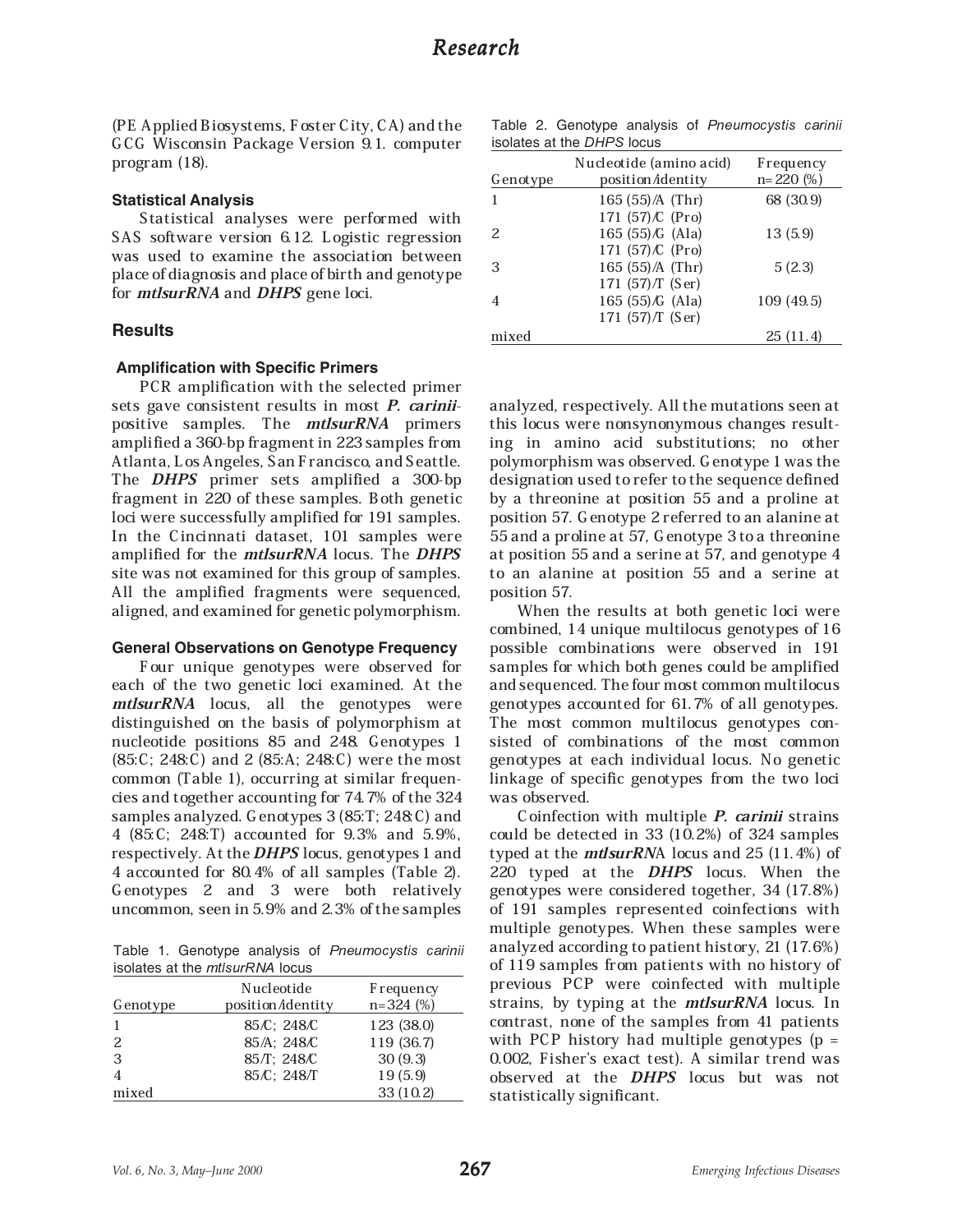# **Genotype Frequency Distribution Patterns by Geographic Location**

Genotype frequencies in PCP isolates differed by city (Figures 1, 2). At the *mtlsurRNA* locus (Figure 1), the genotype distribution was significantly different (chi-square test;  $p = 0.001$ ), with the ratio of genotype 1 to genotype 2 ranging from 0.7 in San Francisco to 1.8 in Cincinnati. Analysis of the mtlsurRNA genotype frequencies at each city showed that genotype distributions also differed significantly or borderline significantly, with p values from 0.001 to 0.08, with the exception of Los Angeles. Comparisons involving Los Angeles were nonsignificant, perhaps as a result of small sample size (n = 15).



Figure 1. Distribution of Pneumocystis cariniimtlsurRNA genotypes, by city (chi-square test,  $p = .001$ ) Atlanta, n = 76; Cincinnati, n = 107; Los Angeles, n = 15; San Francisco,  $n = 68$ ; Seattle,  $n = 57$ .



Figure 2. Distribution of Pneumocystis carinii DHPS genotypes by city (Fisher's exact test, p=.049). Atlanta, n=80; Los Angeles, n=20; San Francisco, n=66; Seattle, n=53.

We used logistic regression to investigate whether the geographic distribution was associated more with place of birth or with place of diagnosis. We grouped places of birth and diagnosis into either "east" or "west," using the Mississippi River as the dividing line. Data from Cincinnati were not included, since place-of-birth information was not available there. None of the four *mtlsurRNA* genotypes was significantly associated with place of birth when the data were adjusted for place of diagnosis. However, genotypes 2 and 4 were significantly associated with place of diagnosis, when the data were adjusted for place of birth ( $p = 0.002$ ,  $p = 0.05$ , respectively); the association of genotype 1 with place of diagnosis was borderline significant ( $p = 0.08$ ).

The overall genotype distribution at the DHPS gene locus (Figure 2) also differed significantly (Fisher's exact test;  $p = 0.045$ ) for the various cities. The ratios of genotype 4 to genotype 1 ranged from 0.97:1 in Atlanta to 3.13:1 in San Francisco. No isolates from Cincinnati were analyzed at the DHPS locus.

Logistic regression analysis of the DHPS genotypes by place of diagnosis and place of birth showed results similar to those for the mtlsurRNA genotypes. Genotypes 1 and 4 were associated with place of diagnosis ( $p = 0.001$ ,  $p =$ 0.002, respectively) when data were adjusted for place of birth. In contrast, place of birth was not associated with any DHPS genotype when data were adjusted for place of diagnosis.

#### **Discussion**

P. carinii, once thought to be a protozoon but now regarded an ascomycetelike fungus (4,19,20), has been associated with human disease since the 1940s. Despite intense efforts to understand this important disease agent, lack of a suitable means of propagation has complicated study of basic biology and epidemiology. Similarly, latency and reactivation (versus recent acquisition) have not been resolved. PCR and other molecular methods have improved understanding of genetic variability and host specificity (11,12,14,20,21), as well as the cause of recurrent infections in persons with AIDS (8,22-24).

Both an indirect (environmental) source and a direct (person-to-person) source have been proposed as modes of transmission of P. carinii in humans. Three primary observations reported in this study address infection sources and transmission patterns: geographic variation in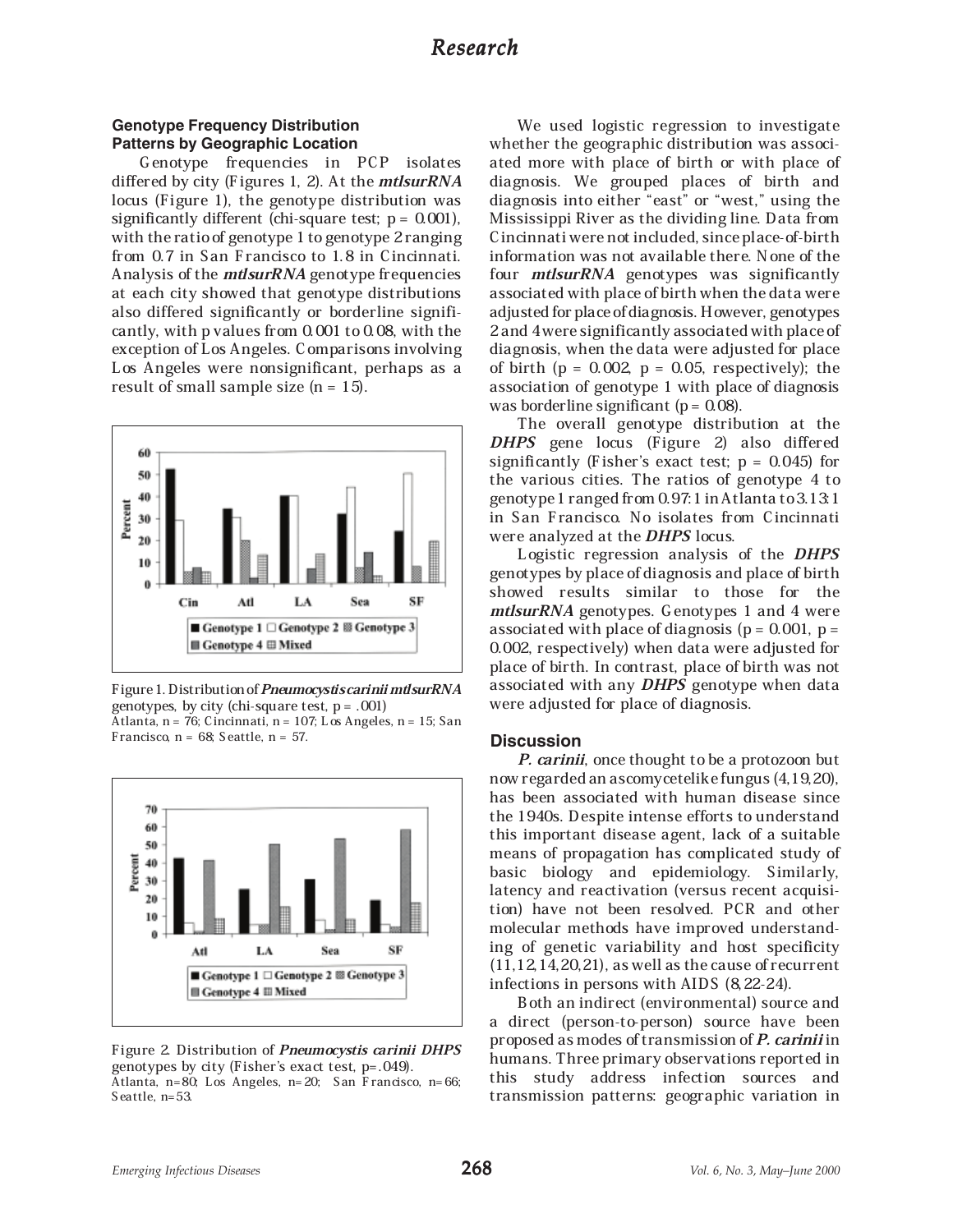# *Research*

genotype frequency distribution, which was correlated with the place of diagnosis rather than the place of birth; rate of coinfection with multiple *P. carinii* genotypes, which was greater in patients with primary rather than secondary PCP; and abundance of the **DHPS** double mutant, which accounted for 49.5% of all **DHPS** genotypes, strongly suggesting genetic selection.

Allelic frequency distribution patterns of P. carinii isolates were associated with place of diagnosis rather than place of birth. Place of diagnosis was determined more reliable than place of residence as the best indicator of the most likely place of exposure to  $P$ . carinii because place of residence was frequently recorded as permanent or legal residence rather than as place of residence during the 3- to 6-month period before admission. These results suggest that infection in adults is acquired later than the first few months or years of life and that any latency has natural limits. Two independent lines of study offer a context for these observations and suggest that PCP is an actively acquired infection. The first line of study comprises molecular genetic analyses of *P. carinii* strains from adult AIDS patients with recurrent PCP. These analyses have shown that different P. carinii genotypes are detected on subsequent PCP episodes in a substantial proportion of patients (22,23), which suggests that infections in adults are actively acquired and that subsequent infections do not necessarily represent relapses. The second line of study comprises observations of primary PCP in infants with perinatally acquired HIV infection (25) who had PCP episodes at 3 to 6 months of age; the prevalence of PCP among these infants was very similar to that among adults with AIDS. These observations suggest that  $P$ . carinii is common in the environment, consistent with the suggestion that the organism is easily acquired.

While the association with geographic distribution is consistent with recent acquisition of clinical infections, the actual source of the infection is not known. The rat *P. carinii* model suggests direct (animal-to-animal) transmission (5,26,27); however, if person-to-person transmission does occur, it has not been shown to be of epidemiologic significance (28,29). PCR amplification of P. carinii DNA from spore traps from various sites supports the possibility of an environmental source (30-33), but no specific plant, animal, or soil source has been identified.

Identification of a specific environmental reservoir for P. carinii f. sp. hominis, if one exists, could elucidate disease transmission and improve prevention efforts.

The rate of coinfection with multiple P. carinii strains by multilocus typing was 17.8% (34 of 191). Of the 191 patients for whom both genes were typed, 20 (10.5%) were coinfected at the *mtlsurRNA* locus and 19 (9.9%) at the *DHPS* locus. Five patients tested positive for multiple strains concurrently at both loci. While the sensitivity to detect coinfections was similar for both genes, concordance between the two genes was very low in detecting coinfections with multiple strains in any particular isolate $-\text{only}$ four genotypes can be detected at each individual locus. When the loci are considered together, however, the sensitivity is greatly increased, because the number of possible genotypes increases from 4 to 16, 14 of which were observed in this study.

The 17.8% coinfection rate is within the 10% to 30% range reported by other investigators using DNA sequencing-based approaches (14,22,34). Although coinfection rates as high as 69% have been reported with single-strand conformation polymorphism analysis (35), these differences can probably be resolved by two considerations. The first is the sensitivity of the selected locus, which is a function of the genetic variability or evolutionary rate of the locus (i.e., the more variable the locus, the greater its sensitivity to detect a different genotype). In this study, *mtlsurRNA* and *DHPS* displayed a high degree of genetic conservation, with only four alleles detected at each locus, all of which have been observed (11,16,17). Because these are relatively slowly evolving genes, the sensitivity to detect coinfections with multiple strains is expected to be less than in a faster evolving locus. The second consideration is PCP prophylaxis. Correlation between primary PCP and coinfection with multiple strains suggests that patients may be exposed to multiple *P. carinii* strains over extended periods and harbor short-lived, latent infections. Consequently, patients who have not been treated are more likely to have been exposed (and to harbor) multiple  $P$ . carinii strains. On the other hand, patients who have been treated for PCP at least once and are taking secondary prophylaxis are less likely to become reinfected. This hypothesis is consistent with indications that  $P$ . *carinii* is ubiquitous in the environment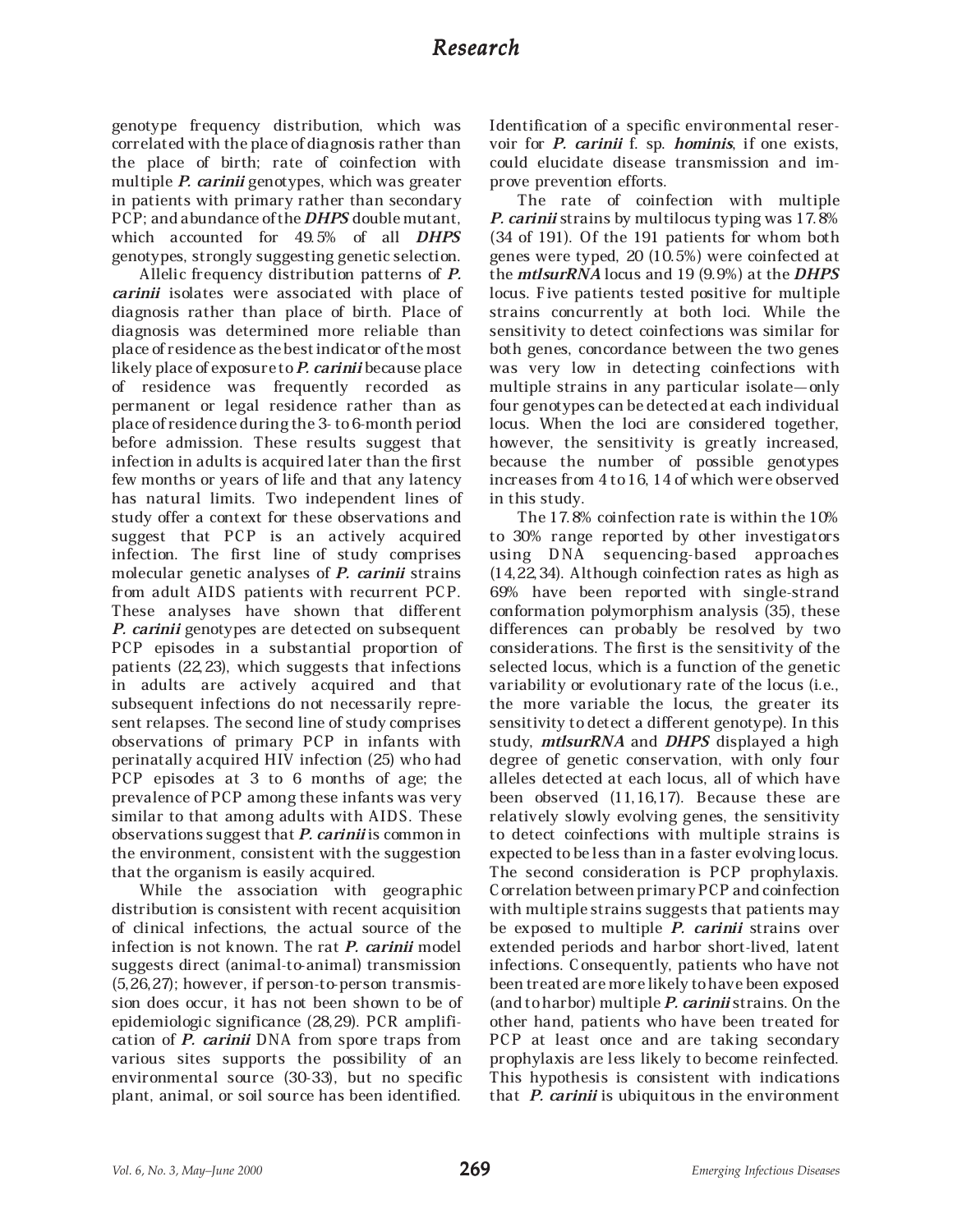and exposure in humans is commonplace (22,23). A short latency period has been suggested (36) and is consistent both with coinfections' correlating with primary PCP and allelic frequency distributions' correlating with the place of diagnosis but not the place of birth.

The question of latency and reactivation versus recent acquisition is of great importance as it relates to prevention. If the preponderance of infections in humans results from activated latent infections, chemoprophylaxis is the only method of preventing disease. If, however, infections are actively acquired, identifying specific sources of infection would lead to other methods of prevention and reduce dependence on antimicrobial agents.

The most important clinical implication of the polymorphism observed specifically at the DHPS locus relates to the emergence of possible antimicrobial resistance; however, the observation of different DHPS alleles in P. carinii populations also has implications for transmission routes and patterns and the possibility of person-to-person transmission.

In human *P. carinii* isolates, four distinct genotypes have been reported at the DHPS locus (16,17). All four of these DNA base changes result in amino acid substitutions at an important structural position, in an otherwise very highly conserved gene (17,37). Genotype 1 in our study corresponds to the ªwild-typeº genotype, as defined by the only allele observed in *P. carinii* from any other mammalian species (16,17). Genotype 2 is a point mutation that results in a threonine-to-alanine substitution at amino acid position 55. Genotype 3 is also a point mutation, resulting in a proline-to-serine substitution at amino acid position 57. Genotype 4 is a double mutant, which has alanine at position 55 and serine at position 57. This particular mutation has rarely been associated with failure of both TMP-SMZ treatment (38) and prophylaxis (17). The presence of polymorphism at two different positions, both associated with amino acid substitutions, at a gene locus that otherwise lacks variability, is itself indicative of pronounced selective pressure. Such a degree of selection is not itself an indication of resistance, but certainly suggests that resistance may be emerging. Mutations in this same region of the DHPS molecule have been correlated with specific antimicrobial resistance to sulfa drugs in a number of other

microorganisms, including Plasmodium falciparum (39), Streptococcus pneumoniae (40), Streptococcus pyogenes (41), Escherichia coli (42), and Neisseria meningitidis (43).

The two single mutations are uncommon by themselves (5.9% for genotype 2 and 2.3% for genotype 1), yet 50% of all isolates have the double mutant, which suggests that, alone, neither mutation is highly selected, but together they pose a very strong selective advantage. If humans are dead-end hosts for *P. carinii*, how can such a pronounced degree of polymorphism be explained? Person-to-person transmission may be essential to allow genetic selection to occur, resulting in this polymorphism.

Geographic variation in allelic frequency detected at the mtlsurRNA locus is not unexpected, even though other studies with smaller sample sizes failed to observe differences (11). Mitochondrial DNA sequence data have been highly useful in detecting intraspecific differences between populations of diverse organisms (44,45). Perhaps more unexpected, however, was the detection of geographic variation at the DHPS locus. Unlike mtlsurRNA, because it encodes a gene product that is the target of the primary anti- $P$ . carinii drug TMP-SMZ, the **DHPS** locus is assumed to be subject to intense selection pressure. Consequently, this selection might be expected to override any potential variation from geographic separation or geographic patterns to reflect TMP-SMZ exposure patterns. The relative frequency of the double mutant genotype was much higher in samples from the West Coast, particularly San Francisco, than in samples from Atlanta (Figure 2). The reason for this difference is not obvious because in preliminary multivariate analysis conducted with samples from Atlanta and San Francisco, when the data are controlled for sulfa exposure, place of diagnosis is still the most significant factor influencing the frequency of the double mutant genotype (data not shown). Explanations for this observation are being evaluated.

An overall frequency of approximately 50% for the DHPS double mutant genotype is somewhat higher than that reported in other recent studies (46,47). The reason for this observation is also unclear. One possible explanation is that the samples were collected more recently (March 1995 to June 1998) and therefore reflect a sulfa-induced increase in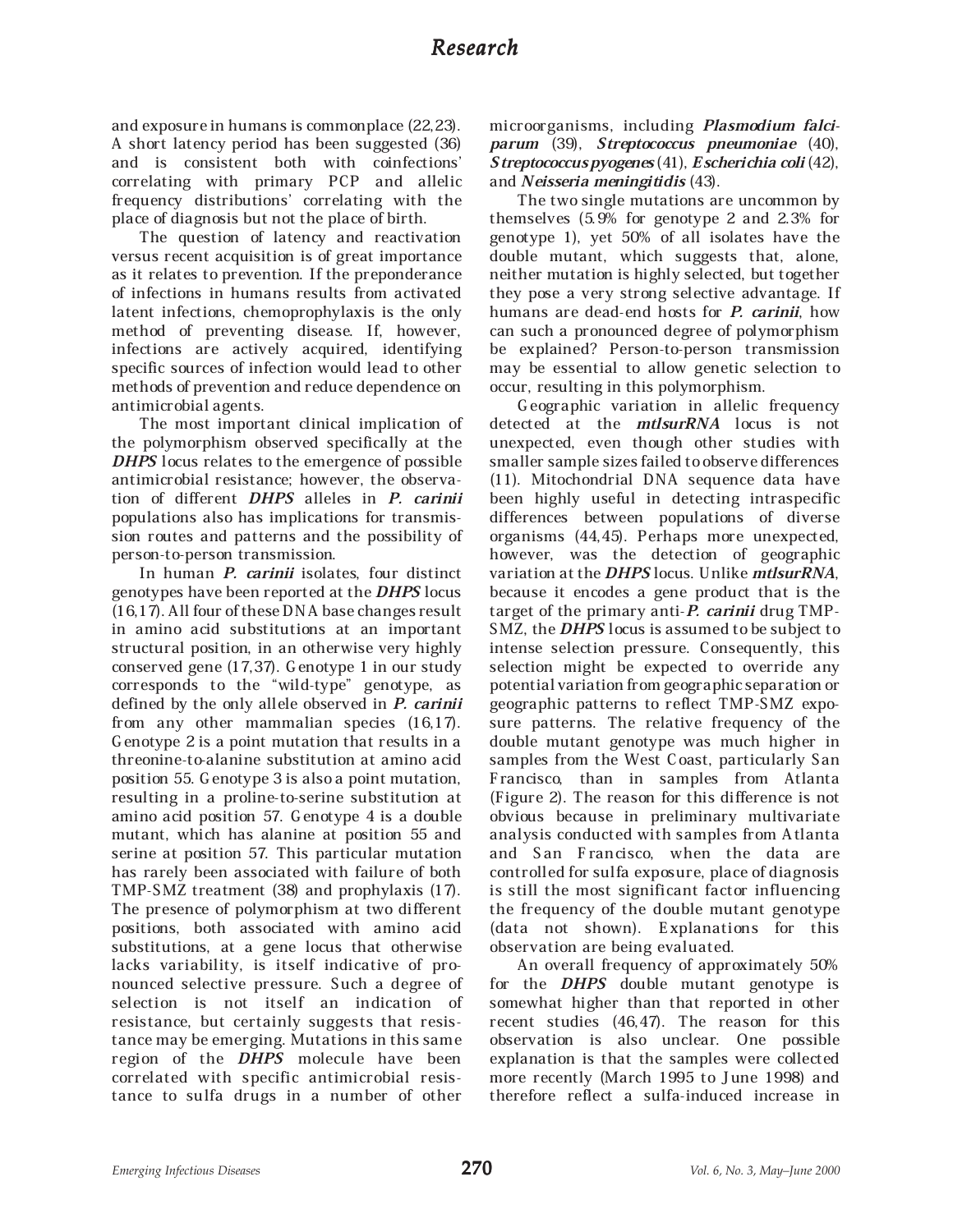# *Research*

frequency of the double mutant. Most patients were from San Francisco and Atlanta, the two populations that showed the greatest difference in genotype frequency at the DHPS locus. Sample collection in Atlanta began in 1995, but in San Francisco the earliest samples were from 1997. When we stratified the patients in Atlanta by date, 1995-96 versus 1998-99, we saw no significant difference in the frequency of mutant genotypes. Similarly, when we stratified data for San Francisco by date, 1997 versus 1998-99, we saw no differences. Consequently the frequency of the mutation did not change during this study period, nor does the variation observed according to geography appear to be confounded by the dates when specimens were collected.

## **Conclusions**

 The pattern of allelic variation differed at each of the cities where samples were obtained, and this variation correlated with the place of diagnosis but not with the place of birth. Coinfection with multiple P. carinii genotypes was associated with primary rather than secondary PCP. The position 55/57 double mutant accounted for 50% of all genotypes of the DHPS locus examined. These observations suggest the following possibilities, which contradict much of the current opinion on the epidemiology and transmission of PCP: Most cases of PCP are not a result of infections acquired very early in life; infections are actively acquired from a relatively common source (humans or the environment); and humans, while not necessarily involved in direct infection of other humans, are nevertheless important in the transmission cycle of *P. cariniif.* sp. *hominis.* 

## **Acknowledgments**

The authors thank Lori Ballard and Joan Turner for technical assistance; Dan Colley, Sue Binder, and Mary Bartlett for critically reading the manuscript; Steven Meshnick for designing the specific DNA oligonucleotide primers used for PCR amplification; and Brian Holloway and the staff at the NCID Biotechnology Core Facility for preparing the primers.

Informed consent was obtained from all patients. Human experimentation guidelines of the U.S. Department of Health and Human Services and those of participating institutions were followed in the conduct of this research.

#### **References**

- 1. Palella FJ, Delaney KM, Moorman AC, Loveless MO, Fuhrer J, Satten GA, et al. Declining morbidity and mortality among patients with advanced human immunodeficiency virus infection. N Engl J Med 1998;338:853-60.
- 2. Kaplan JE, Hanson KL, Jones JL, Beard CB, Juranek DD, Dykewicz CA, et al. Opportunistic infections (OIs) as emerging infectious diseases: challenges posed by OIs in the 1990s and beyond. In: Scheld WM, Craig WA, Hughes JM, editors. Emerging infections 2. Washington: American Society for Microbiology Press; 1998. p. 257-72.
- 3. Centers for Disease Control and Prevention. HIV/AIDS Surveillance Rep 1997;9:17.
- 4. Stringer JR. The identity of *Pneumocystis carinii*: not a single protozoan, but a diverse group of exotic fungi. Infect Agents Dis 1993;2:109-17.
- 5. Cushion MT. Transmission and epidemiology. In: Walzer PD, editor. Pneumocystis carinii pneumonia. New York: Marcel Dekker, Inc.; 1994. p. 123-40.
- 6. Wakefield AE. Re-examination of epidemiological concepts. Bailliere's Clinical infectious diseases 1995;2:431-48.
- 7. Beard CB, Navin TR. Molecular epidemiology of Pneumocystis carinii pneumonia. Emerg Infect Dis 1996;2:147-50.
- 8. Baughman RP, Keely SP, Dohn MN, Stringer JR. The use of genetic markers to characterize transmission of Pneumocystis carinii. AIDS Patient Care STDS 1997;11:131-8.
- 9. Fishman JA. Prevention of infection due to Pneumocystis carinii. Antimicrob Agents Chemother 1998;42:995-1004.
- 10. Wakefield AE, Pixley FJ, Banerji S, Sinclair K, Miller RF, Moxon ER, et al. Detection of Pneumocystis carinii with DNA amplification. Lancet 1990;336:451-3.
- 11. Wakefield AE, Fritscher CC, Malin AS, Gwanzura L, Hughes WT, Miller RF. Genetic diversity in humanderived Pneumocystis carinii isolates from four geographical locations shown by analysis of mitochondrial rRNA gene sequences. J Clin Microbiol 1994;32:2959-61.
- 12. Tsolaki AG, Beckers P, Wakefield AE. Pre-AIDS era isolates of Pneumocystis carinii f. sp. hominis. high genotypic similarity with contemporary isolates. J Clin Microbiol 1998;36:90-3.
- 13. Lee CH, Lu JJ, Bartlett MS, Durkin MM, Liu T-H, Wang J, et al. Nucleotide sequence variation in Pneumocystis carinii strains that infect humans. J Clin Microbiol 1993;31:754-7.
- 14. Lee CH, Helweg-Larsen J, Tang X, Jin S, Li B, Bartlett MS, et al. Update on *Pneumocystis cariniif.* sp. *hominis* typing based on nucleotide sequence variations in internal transcribed spacer regions of rRNA genes. J Clin Microbiol 1998;36:734-41.
- 15. Volpe F, Dyer M, Scaife JG, Darby G, Stammers DK, Delves CJ. The multifunctional folic acid synthesis fas gene of Pneumocystis carinii appears to encode dihydropteroate synthase and hydroxymethyldihydropterin pyrophosphokinase. Gene 1992;112:213-8.
- 16. Lane BR, Ast JC, Hossler PA, Mindell DP, Bartlett MS, Smith JW, et al. Dihydropteroate synthase polymorphisms in Pneumocystis carinii. J Infect Dis 1997;175:482-5.